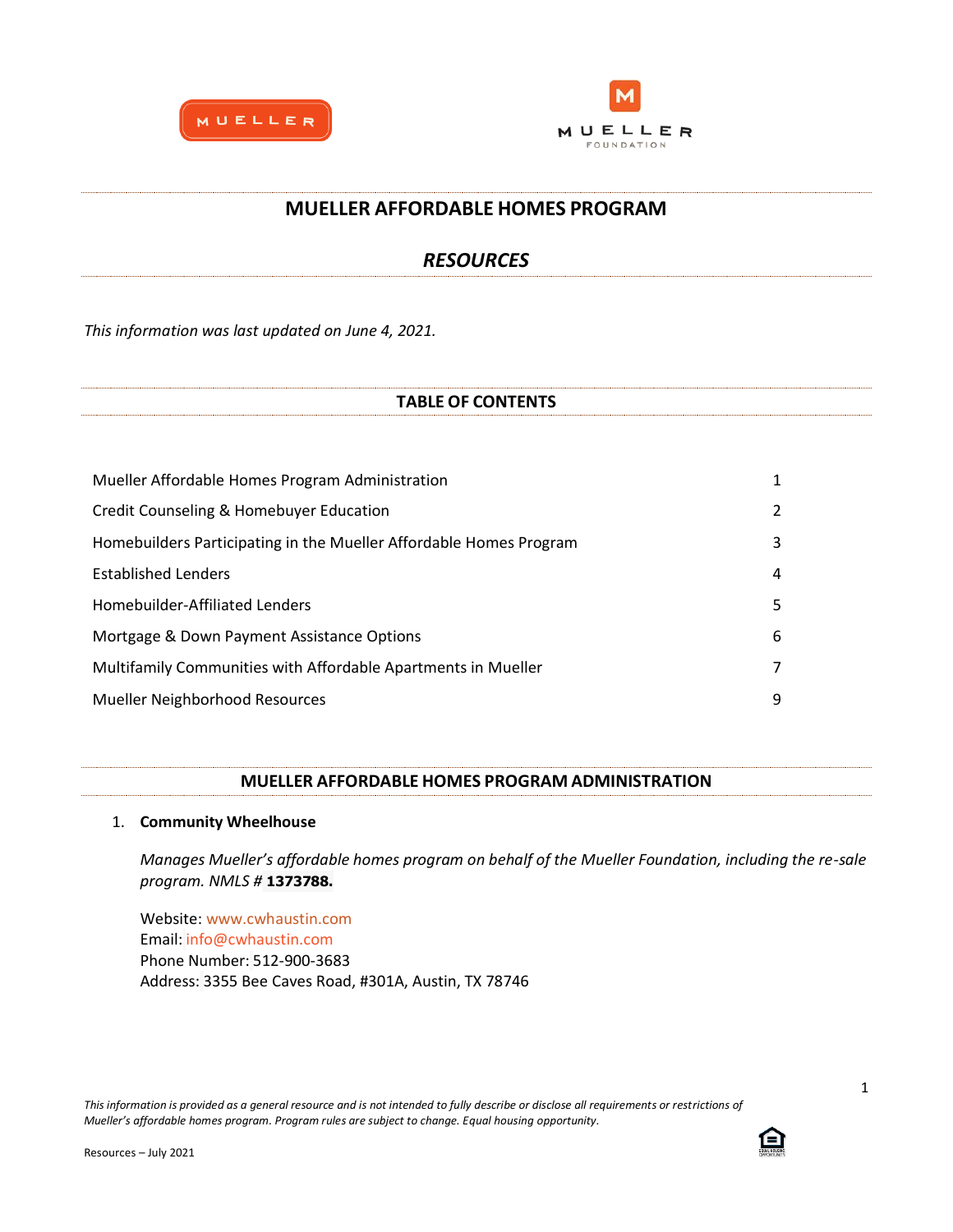## **CREDIT COUNSELING & HOMEBUYER EDUCATION**

## **1. Frameworks Community Development Corporation**

Frameworks Community Development Corporation offers online homebuyer education classes and prepurchase homeownership phone counseling.

Website: [www.frameworkscdc.org](http://www.frameworkscdc.org/) Phone Number: 512-385-1500 Address: 701 Tillery Street, Suite A-7B, BOX 15, Austin, TX 78702 Contact: Joyce McDonald, [joyce@frameworkscdc.org](mailto:joyce@frameworkscdc.org)

## **2. Austin Habitat for Humanity**

Part of Austin Habitat for Humanity's promise is to ensure long-term housing solutions for each family we serve. This includes helping ALL Austin families, not just Austin Habitat families, stay out of debt and protect their assets and their home.

Website: <https://austinhabitat.org/programs-services/housing-counseling/> Phone Number: (512) 472-8788 x 122 Address: 500 W Ben White Boulevard, Austin, TX 78704 Contact: Bertie Samilpa, [bsamilpa@ahfh.org](mailto:bsamilpa@ahfh.org)

## **3. Business & Community Lenders (BCL) of Texas**

BCL offers financial readiness and capability online classes and homeownership counseling.

Website: <https://bcloftexas.org/> Phone Number: (512) 912-9884 Address: 1011 San Jacinto Blvd #500, Austin, TX 78701 Contact: Pamela Guerra, [pgarcia@bcloftexas.org](mailto:pgarcia@bcloftexas.org)

### **4. Neighborhood Assistance Corporation of America (NACA)**

NACA is a HUD-certified homeownership and advocacy nonprofit membership organization (\$25 membership fee). NACA is committed to assisting economically disadvantaged individuals with becoming homeowners by offering credit counseling services for members.

Website: [www.naca.com](http://www.naca.com/) Phone Number: 425-602-6222

### **5. City of Austin**

At this time, the Neighborhood Housing and Community Development (NHCD) HousingSmarts Classes have been cancelled until further notice from the City Manager. Even though NHCD is not offering Classes at this time; the Down Payment Assistance (DPA) Program can accept First Time Homebuyer Certificate from other local organizations that provide Homebuyer Education Training, including online courses and options listed above.

Website: <http://www.austintexas.gov/department/homebuyer-down-payment-assistance>

This information is provided as a general resource and is not intended to fully describe or disclose all requirements or restrictions of *Mueller's affordable homes program. Program rules are subject to change. Equal housing opportunity.*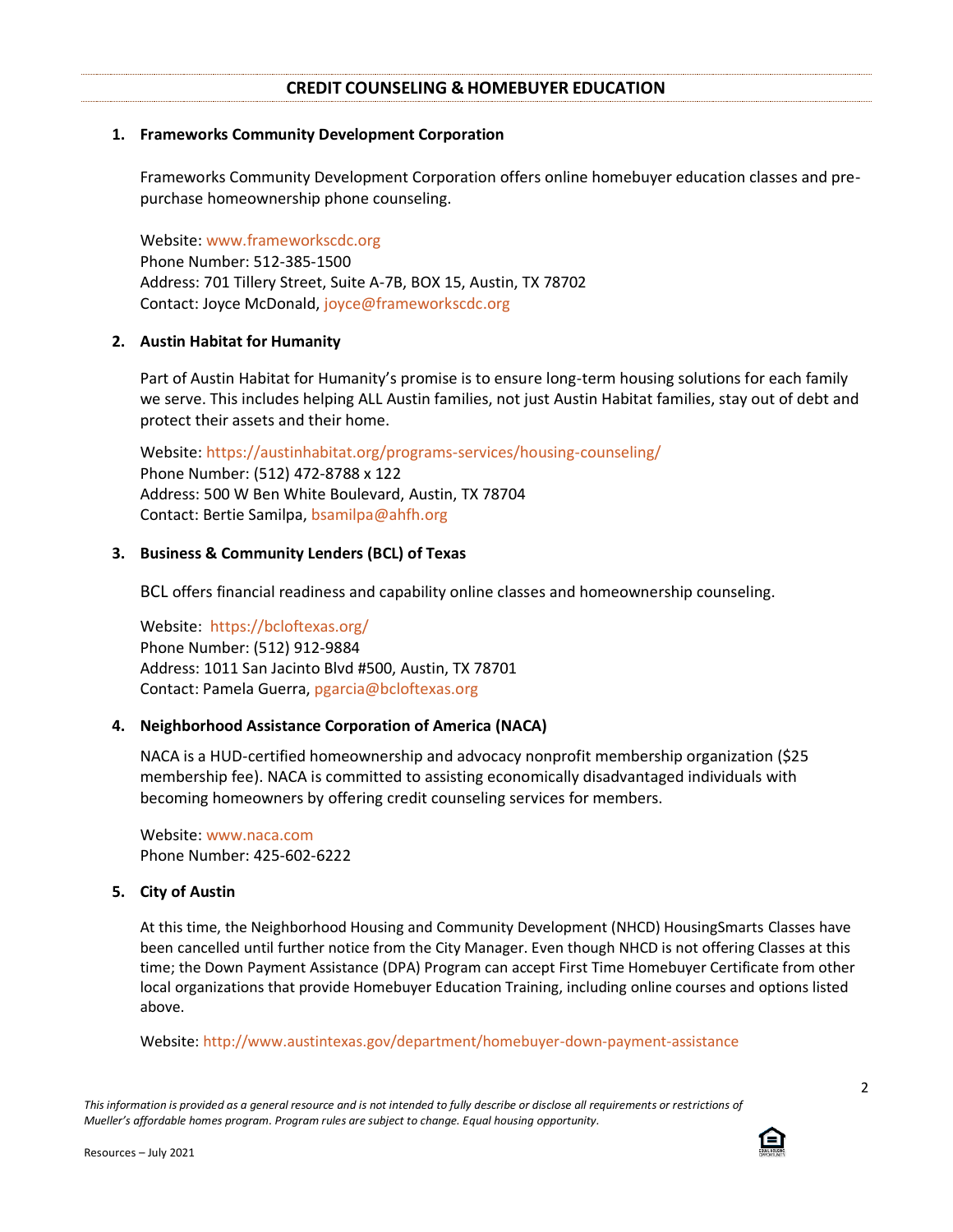### **HOMEBUILDERS PARTICIPATING IN THE MUELLER AFFORDABLE HOMES PROGRAM**

*These following builders are constructing new homes only. For established, re-sale home opportunities, contact Community Wheelhouse at info@cwhaustin.com.*

#### **1. David Weekley Homes**

Website: [www.davidweekleyhomes.com](http://www.davidweekleyhomes.com/) Phone Number: 512-354-4274 Address:, 1913 Zach Scott Street, Austin, TX 78723 *(sales model; check open hours before arriving)* Sales Consultant: Emma Parsons, 512-821-8884, [emparsons@dwhomes.com](mailto:emparsons@dwhomes.com)

#### **2. Lennar Homes,** also known as **CalAtlantic Homes**

Website: [www.lennar.com](http://www.lennar.com/) Phone Number: 512-489-6838 Address: 4401A Berkman Drive, Austin, TX 78723 *(sales model; check open hours before arriving)* New Home Consultant: Phillip Norris, 512-479-7300, [phillip.norris@lennar.com](mailto:phillip.norris@lennar.com)

#### **3. Wes Peoples Homes**

Website: [www.wespeopleshomes.com](https://urldefense.proofpoint.com/v2/url?u=http-3A__www.wespeopleshomes.com_&d=DwMFaQ&c=euGZstcaTDllvimEN8b7jXrwqOf-v5A_CdpgnVfiiMM&r=SAIBhmcBD05zcD8hve5TajK_ylA16mKr-OaecVDWHG8&m=YqvAm11D7c030zaBPOtrrTuuIhoa_EAuC9uNMVRuNvw&s=l5Vhp6EehtcNG9-gNrRV-g6Gzr7-P0Ge1QtxB2ltRb4&e=) Phone Number: 512-994-4151

### **4. Empire Communities**

Website: [www.empirecommunities.com/austin/community/mueller/](http://www.empirecommunities.com/austin/community/mueller/) Phone Number: 512-812-7342 Email: [mueller@empirecommunities.com](mailto:mueller@empirecommunities.com)

*This information is provided as a general resource and is not intended to fully describe or disclose all requirements or restrictions of Mueller's affordable homes program. Program rules are subject to change. Equal housing opportunity.*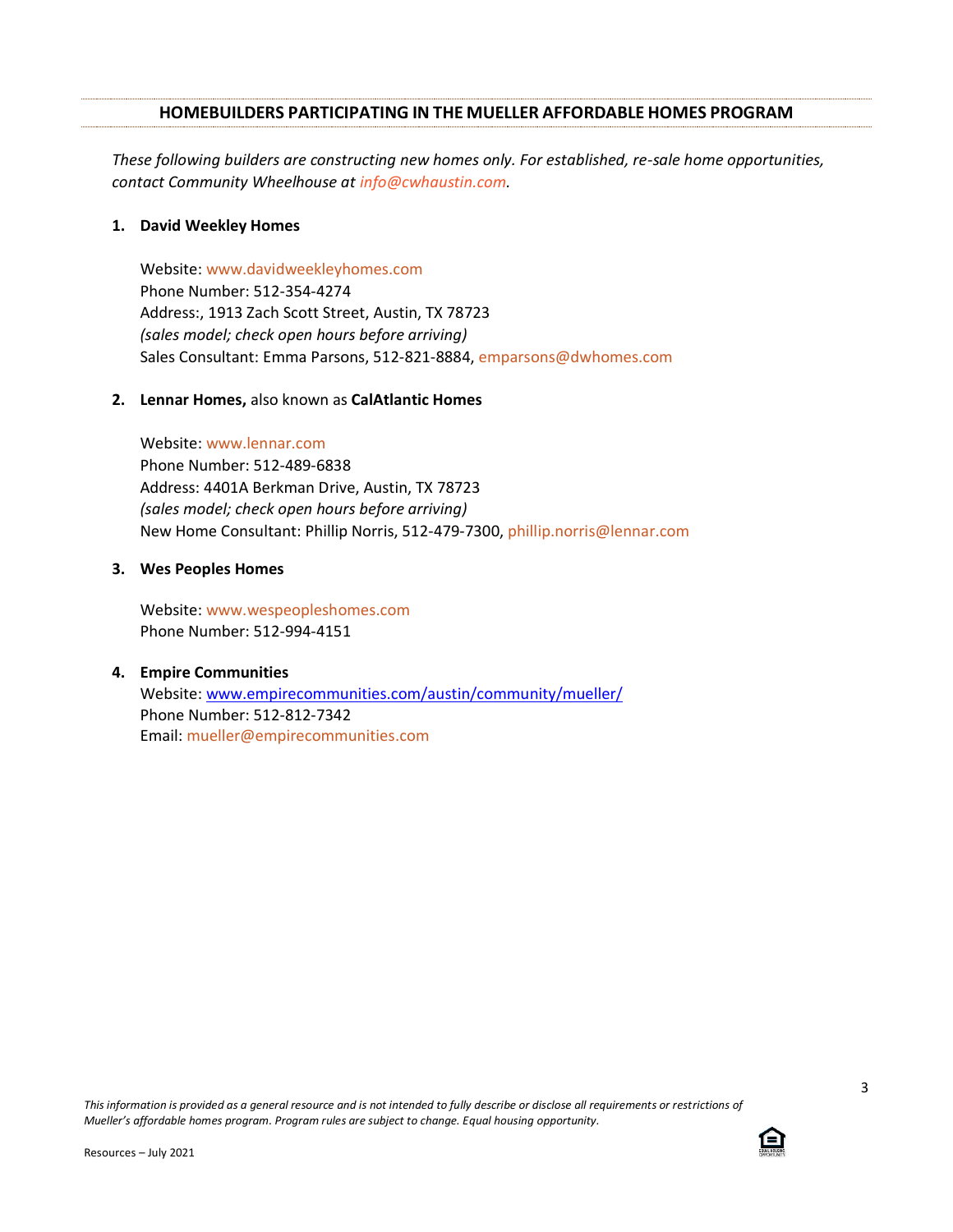#### **ESTABLISHED LENDERS**

*These mortgage lenders have experience working with homebuyers participating in the Mueller Affordable Homes Program:*

## **1. First Centennial Mortgage**

Website: [www.gofcm.com](http://www.gofcm.com/) Phone Number: 737-209-5874 Fax: 737-209-5874 Address: 7700 HWY 71 W Ste 120, Austin, TX 78735 Contact: Danielle Norris, [D.Norris@GoFCM.com](mailto:D.Norris@GoFCM.com) Application link: [www.DanielleNorrisLoans.com](http://www.daniellenorrisloans.com/)

### **2. University Federal Credit Union**

Website: [www.ufcu.org](http://www.ufcu.org/) Phone Number: 512-997-4669 Fax: 512-485-4704 Address: 8303 N MoPac Expy, Austin, TX 78759 Contact: Jennifer Jimenez and Michelle Higdon, [affordablehousing@ufcu.org](mailto:affordablehousing@ufcu.org) Application link: [www.ufcu-rohankothare.com](http://www.ufcu-rohankothare.com/)

## **3. Priority Home Mortgage, L.P.**

Website: [www.priorityhomemtg.com](http://www.priorityhomemtg.com/) Address: 8911 Capital of Texas Hwy. Suite 4300D, Austin, TX 78759

Contact 1: Geoff Potts, [gpotts@priorityhomemtg.com](mailto:gpotts@priorityhomemtg.com) Phone Number: 512-527-0500 ext. 102 Fax: 512-615-8310 Application Link: [www.ApplyWithGeoff.com](http://www.applywithgeoff.com/)

Contact 2: Dollitta Cook, [dcooke@priorityhomemtg.com](mailto:dcooke@priorityhomemtg.com) Phone Number: 512-527-0500 ext. 105 Fax: 512-615-8331 Application Link: [www.ApplyWithDollitta.com](http://www.applywithdollitta.com/)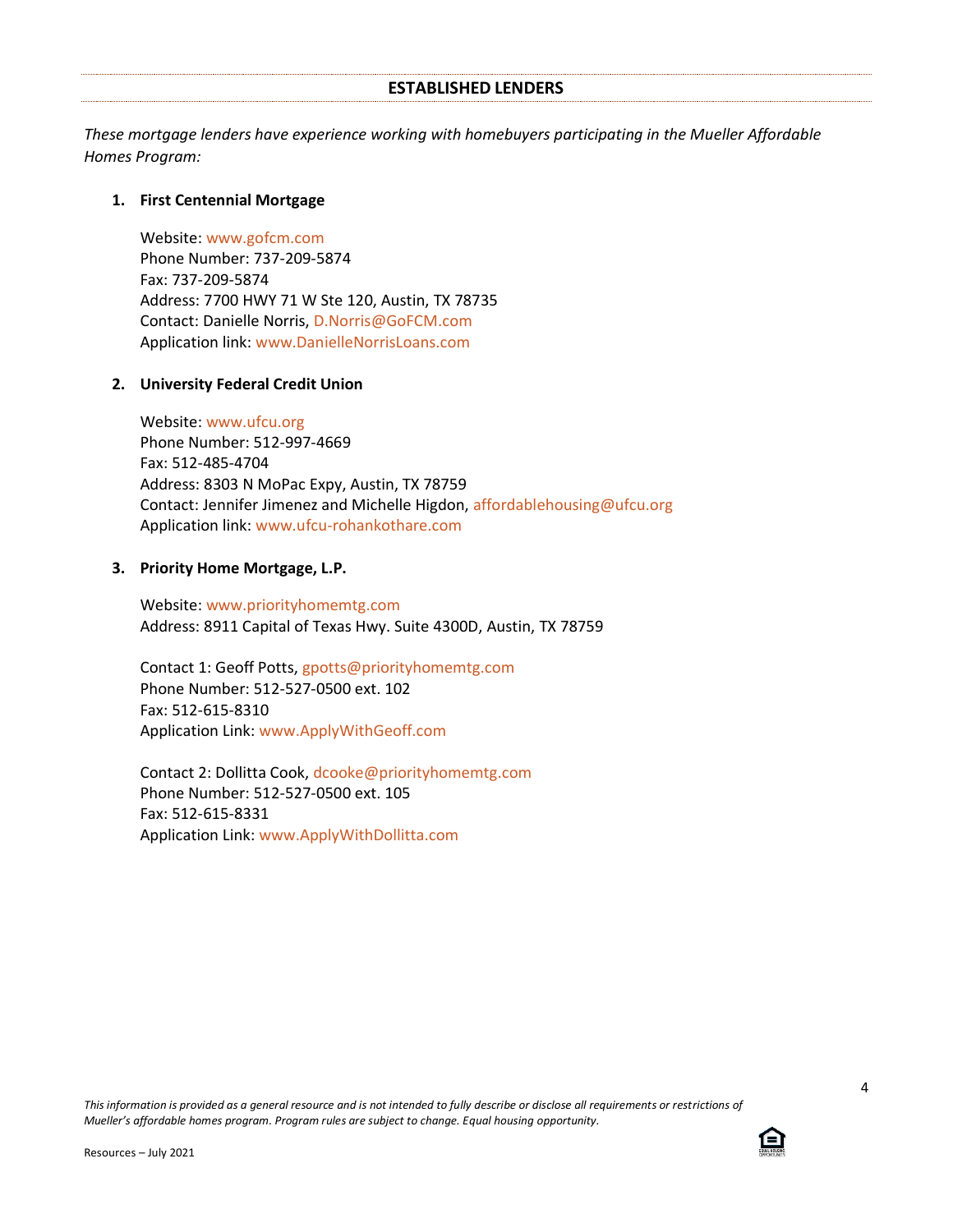## **HOMEBUILDER-AFFILIATED LENDERS**

*These mortgage lenders are affiliated with homebuilders participating in the Mueller's Affordable Homes Program:*

## 1. **Priority Home Mortgage, L.P.**

*Priority Home Mortgage, L.P. is a mortgage company owned and operated by David Weekley Homes, which offers incentives for using this mortgage company, but homebuyers are not required to use them.*

*Priority is also the preferred lender for Empire Homes.* 

See contact information in previous section.

## **2. Lennar Mortgage (formerly Eagle Home Mortgage)**

*Lennar Mortgage is a mortgage company owned and operated by Lennar Homes, which may offer incentives for using this mortgage company, but homebuyers are not required to use them.*

NMLS#: 268074 Website: [www.lennarmortgage.com](http://www.lennarmortgage.com/) Phone Number: 512-418-0550 Address: 13620 N. FM 620 Bldg. A, Ste. 170, Austin, Texas 78717 Contact: Rabin Jones, Loan Officer[, rabinjones@eaglehm.com](mailto:rabinjones@eaglehm.com)

### **3. Movement Mortgage**

*Movement Mortgage is the preferred lender for Wes Peoples Homes, but homebuyers are not required to use them.* 

Website: [lo.movement.com/michael-nasserfar/home](https://lo.movement.com/michael-nasserfar/home) Phone Number: 512-797-8916 Email: [michael.nasserfar@movement.com](mailto:michael.nasserfar@movement.com)

*This information is provided as a general resource and is not intended to fully describe or disclose all requirements or restrictions of Mueller's affordable homes program. Program rules are subject to change. Equal housing opportunity.*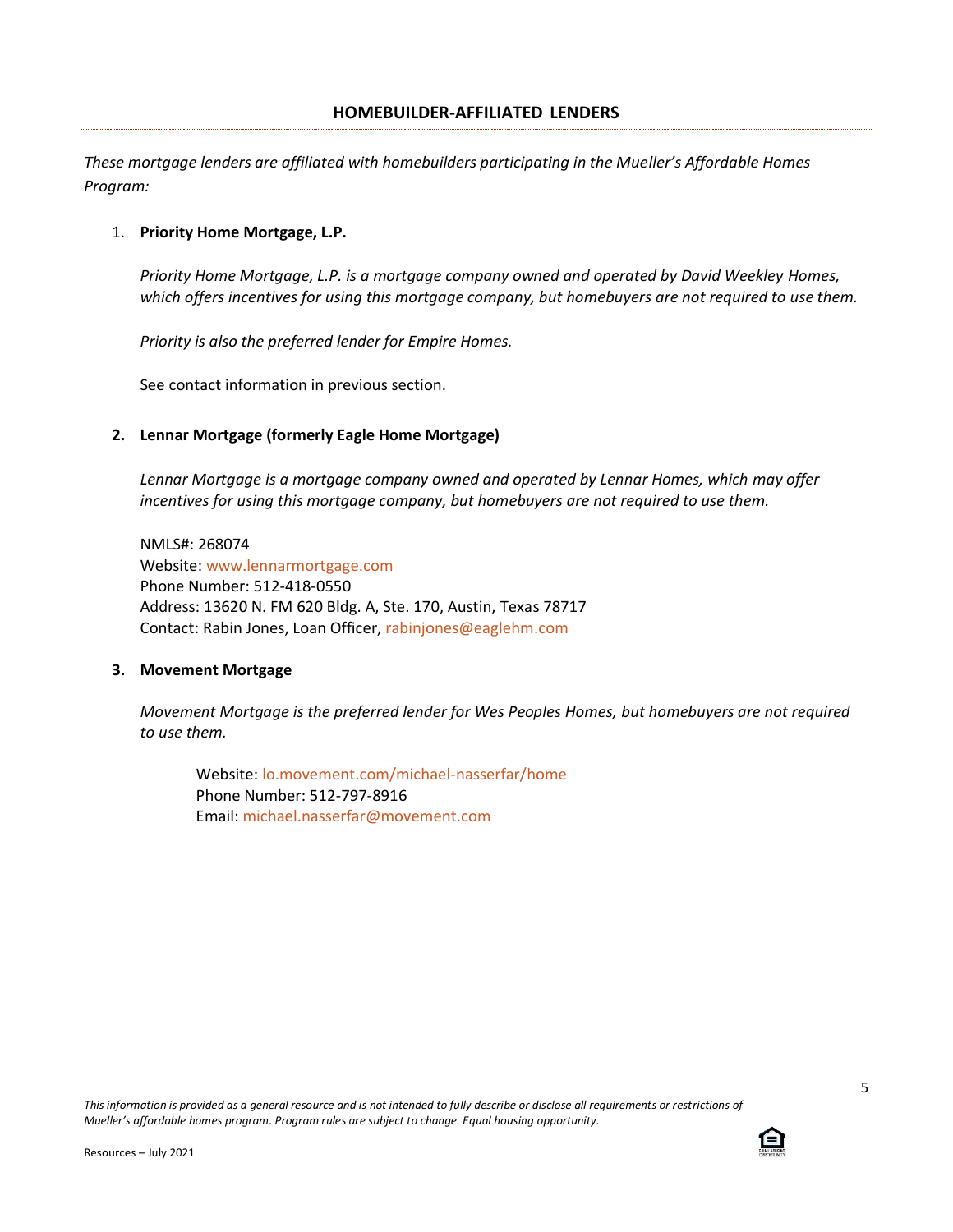## **MORTGAGE & DOWN PAYMENT ASSISTANCE OPTIONS**

## **1. City of Austin Down Payment Assistance (DPA) Program**

The website includes FAQs, a list of participating lenders, and the application.

Website: [www.austintexas.gov/department/homebuyer-down-payment-assistance](http://www.austintexas.gov/department/homebuyer-down-payment-assistance)

## **2. Texas State Affordable Housing Corporation (TSAHC)**

TSAHC offers mortgage loans, down payment assistance grants, second liens and Mortgage Credit Certificates to eligible home buyers through the following programs:

- **[Homes for](https://www.tsahc.org/homebuyers-renters/homes-for-texas-heroes-program) [Texas Heroes](https://www.tsahc.org/public/upload/files/general/H4H_Who_is_Eligible_for_the_Program.pdf) [Home Loan Program](https://www.tsahc.org/homebuyers-renters/homes-for-texas-heroes-program)**: for teachers, firefighters and EMS personnel, police and correctional officers, and veterans.
- **[Homes Sweet Texas Home Loan Program](https://www.tsahc.org/homebuyers-renters/home-sweet-texas-home-loan-program)**: for Texas home buyers with low and moderate incomes.

Website: [www.tsahc.org](http://www.tsahc.org/) Phone Number: 877-508-4611 (homebuyer questions) Address: 2200 E. Martin Luther King Jr. Blvd., Austin, TX 78702 Contact: [homeownership@tsahc.org](mailto:homeownership@tsahc.org)

## **3. Neighborhood Assistance Corporation of America (NACA)**

NACA is a HUD-certified homeownership and advocacy nonprofit membership organization (\$25 membership fee). NACA is committed to assisting economically disadvantaged individuals with becoming homeowners by offering credit counseling services for members.

Website: [www.naca.com](http://www.naca.com/) Phone Number: 425-602-6222

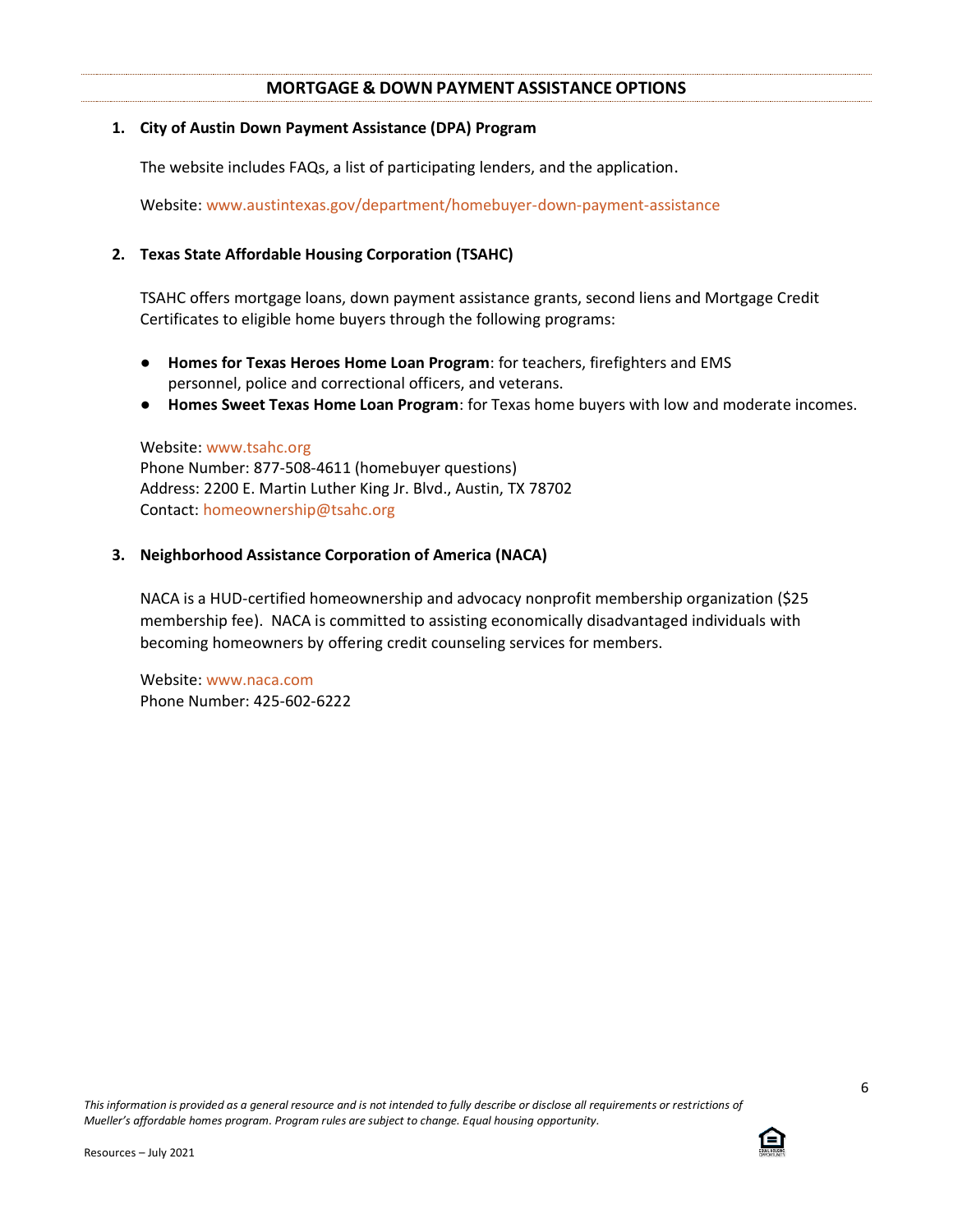#### **MULTIFAMILY COMMUNITIES WITH AFFORDABLE APARTMENTS IN MUELLER**

*The following multifamily communities in Mueller are predominantly affordable, meaning at least 80% of all the apartment units are for income-qualified families:*

#### **Aldrich 51**

Owned and managed by DMA Companies Website: [aldrich51@dmacompanies.com](mailto:aldrich51@dmacompanies.com) Phone Number: 512-904-0501 Address: 2604 Aldrich Street, Austin, TX 78723

#### **The Jordan**

Owned and managed by Foundation Communities Website: [www.foundcom.org/housing/our-austin-communities/the-jordan-at-mueller/](http://www.foundcom.org/housing/our-austin-communities/the-jordan-at-mueller/) Phone Number: 512-381-4580 Address: 2724 Philomena Street, Austin, TX 78723

## **Wildflower Terrace**

*\*For people age 55 and older\** Owned and managed by DMA Companies Website: [www.dmawildflower.com](http://www.dmawildflower.com/) Phone Number: 512-843-3801 Address: 3801 Berkman Drive, Austin, TX 78723

*The following multifamily communities in Mueller have between 10 - 15% of its units reserved for incomequalified families:*

## **AMLI on Aldrich**

Website: [www.amli.com/apartments/austin/mueller-apartments/amli-on-aldrich](http://www.amli.com/apartments/austin/mueller-apartments/amli-on-aldrich) Phone Number: 855-207-7623 Address: 2401 Aldrich Street, Austin, TX 78723

#### **AMLI at Mueller**

Website: [www.amli.com/apartments/austin/mueller-apartments/amli-at-mueller](http://www.amli.com/apartments/austin/mueller-apartments/amli-at-mueller) Phone Number: 844-886-9485 Address: 1900 Simond Ave., Austin, TX 78723

## **Mosaic at Mueller**

Website: [www.mosaicaustin.com](http://www.mosaicaustin.com/) Phone Number: 512-474-5483 Address: 4600 Mueller Blvd., Austin, TX 78723

*This information is provided as a general resource and is not intended to fully describe or disclose all requirements or restrictions of Mueller's affordable homes program. Program rules are subject to change. Equal housing opportunity.*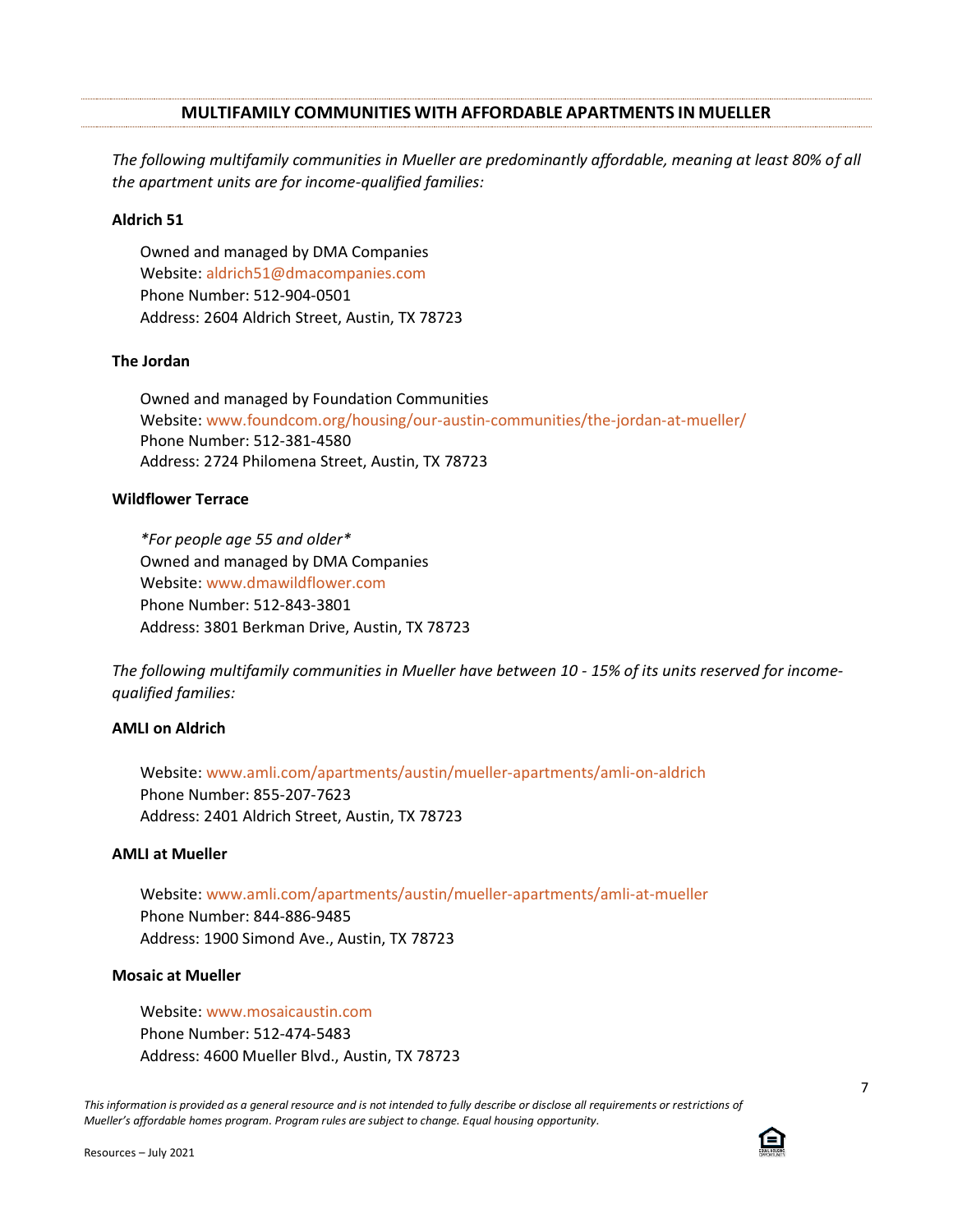## **Overture**

*\*For people age 55 and older\** Website: [www.liveoverture.com/communities/austin-mueller/](http://www.liveoverture.com/communities/austin-mueller/) Phone Number: 512-271-6264 Address: 4818 Berkman Drive, Austin, TX 78723

## **Sync at Mueller**

Website: [www.syncatmueller.com](http://www.syncatmueller.com/) Phone Number: 512-354-8431 Address: 4646 Mueller Blvd., Austin, TX 78723

*This information is provided as a general resource and is not intended to fully describe or disclose all requirements or restrictions of Mueller's affordable homes program. Program rules are subject to change. Equal housing opportunity.*